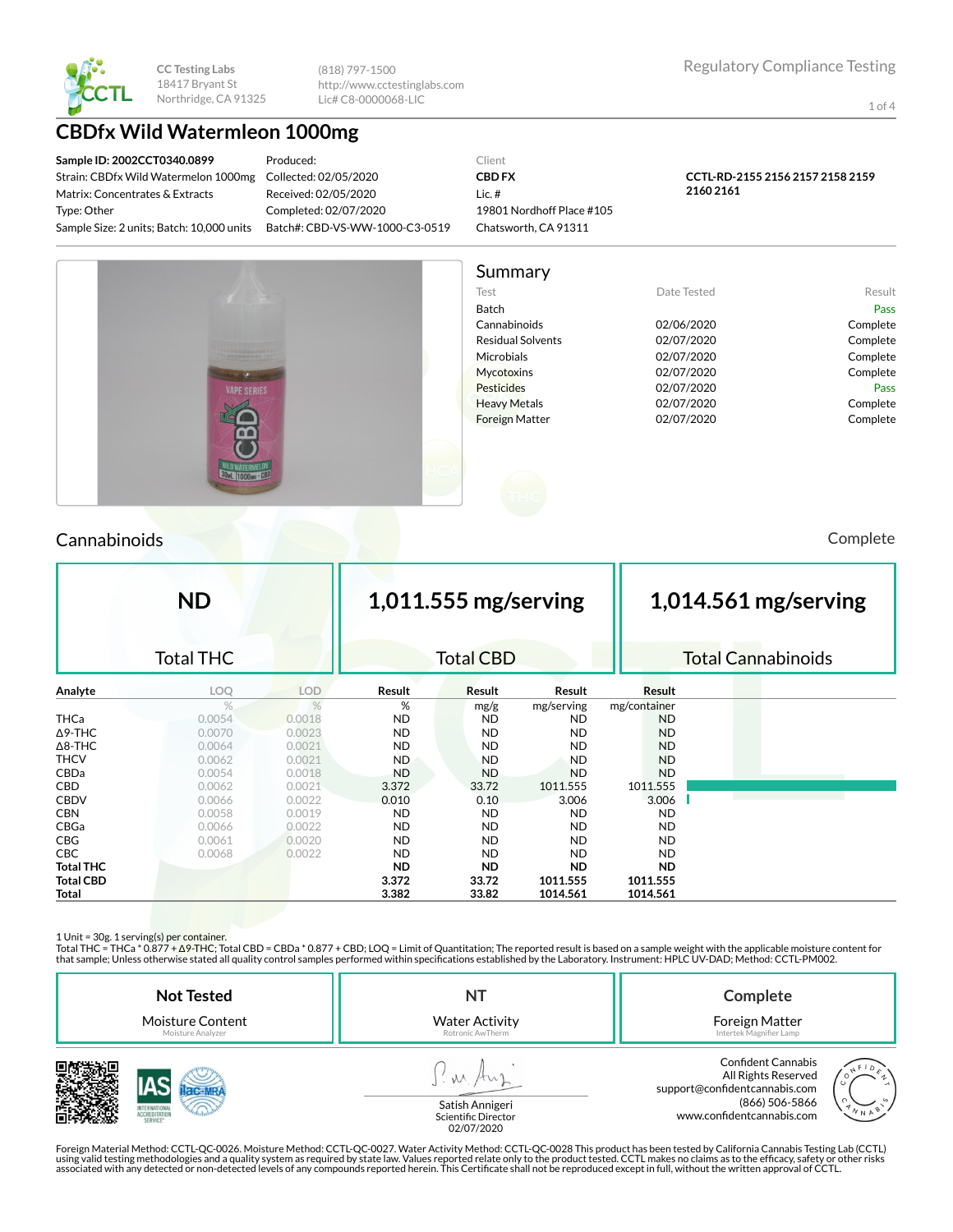

(818) 797-1500 http://www.cctestinglabs.com Lic# C8-0000068-LIC

2 of 4

# **CBDfx Wild Watermleon 1000mg**

**Sample ID: 2002CCT0340.0899** Strain: CBDfx Wild Watermelon 1000mg Matrix: Concentrates & Extracts Type: Other Sample Size: 2 units; Batch: 10,000 units Produced:

Collected: 02/05/2020 Received: 02/05/2020 Completed: 02/07/2020 Batch#: CBD-VS-WW-1000-C3-0519 Client **CBD FX** Lic. # 19801 Nordhoff Place #105 Chatsworth, CA 91311

**CCTL-RD-2155 2156 2157 2158 2159 2160 2161**

# Pesticides **Passage Contract Contract Contract Contract Contract Contract Contract Contract Contract Contract Contract Contract Contract Contract Contract Contract Contract Contract Contract Contract Contract Contract Cont**

| Analyte             | <b>LOD</b> | LOQ       | Limit          | Mass      | <b>Status</b> | Analyte                 | <b>LOD</b> | LOO       | Limit          | Mass      | <b>Status</b> |
|---------------------|------------|-----------|----------------|-----------|---------------|-------------------------|------------|-----------|----------------|-----------|---------------|
|                     | $\mu$ g/g  | $\mu$ g/g | $\mu$ g/g      | $\mu$ g/g |               |                         | $\mu$ g/g  | $\mu$ g/g | $\mu$ g/g      | $\mu$ g/g |               |
| Abamectin           | 0.04       | 0.078     | 0.1            | <b>NR</b> | NT            | Fludioxonil             | 0.02       | 0.078     | 0.1            | <b>NR</b> | <b>NT</b>     |
| Acephate            | 0.005      | 0.078     | 0.1            | <b>NR</b> | NT            | Hexythiazox             | 0.005      | 0.078     | 0.1            | <b>NR</b> | <b>NT</b>     |
| Acequinocyl         | 0.04       | 0.078     | 0.1            | <b>NR</b> | NT            | Imazalil                | 0.005      | 0.078     | 0.005          | <b>NR</b> | <b>NT</b>     |
| Acetamiprid         | 0.005      | 0.078     | 0.1            | <b>NR</b> | <b>NT</b>     | Imidacloprid            | 0.005      | 0.078     | 5              | <b>NR</b> | NT            |
| Aldicarb            | 0.005      | 0.078     | 0.005          | <b>NR</b> | <b>NT</b>     | <b>Kresoxim Methyl</b>  | 0.005      | 0.078     | 0.1            | <b>NR</b> | <b>NT</b>     |
| Azoxystrobin        | 0.02       | 0.078     | 0.1            | <b>NR</b> | NT            | Malathion               | 0.039      | 0.078     | 0.5            | <b>NR</b> | <b>NT</b>     |
| <b>Bifenazate</b>   | 0.005      | 0.078     | 0.1            | <b>NR</b> | <b>NT</b>     | Metalaxyl               | 0.005      | 0.078     | $\overline{2}$ | <b>NR</b> | <b>NT</b>     |
| <b>Bifenthrin</b>   | 0.01       | 0.078     | 3<br>hщ        | <b>NR</b> | <b>NT</b>     | Methiocarb              | 0.005      | 0.078     | 0.005          | <b>NR</b> | <b>NT</b>     |
| <b>Boscalid</b>     | 0.005      | 0.078     | 0.1            | <b>NR</b> | <b>NT</b>     | Methomyl                | 0.005      | 0.078     | 1              | <b>NR</b> | <b>NT</b>     |
| Captan              | 0.3        | 0.4       | 0.7            | <b>NR</b> | NT            | <b>Mevinphos</b>        | 0.005      | 0.078     | 0.005          | <b>NR</b> | <b>NT</b>     |
| Carbaryl            | 0.005      | 0.078     | 0.5            | <b>NR</b> | <b>NT</b>     | Myclobutanil            | 0.005      | 0.078     | 0.1            | <b>NR</b> | <b>NT</b>     |
| Carbofuran          | 0.005      | 0.078     | 0.005          | <b>NR</b> | <b>NT</b>     | Naled                   | 0.005      | 0.078     | 0.1            | <b>NR</b> | <b>NT</b>     |
| Chlorantraniliprole | 0.005      | 0.078     | 10             | <b>NR</b> | <b>NT</b>     | Oxamyl                  | 0.005      | 0.078     | 0.5            | <b>NR</b> | <b>NT</b>     |
| Chlordane           | 0.005      | 0.078     | 0.005          | <b>NR</b> | <b>NT</b>     | Paclobutrazol           | 0.005      | 0.078     | 0.005          | <b>NR</b> | <b>NT</b>     |
| Chlorfenapyr        | 0.01       | 0.078     | 0.01           | <b>NR</b> | <b>NT</b>     | Parathion Methyl        | 0.02       | 0.078     | 0.02           | <b>NR</b> | <b>NT</b>     |
| Chlorpyrifos        | 0.02       | 0.078     | 0.02           | <b>NR</b> | <b>NT</b>     | Pentachloronitrobenzene | 0.005      | 0.078     | 0.1            | <b>NR</b> | NT            |
| Clofentezine        | 0.005      | 0.078     | 0.1            | <b>NR</b> | <b>NT</b>     | Permethrin              | 0.02       | 0.078     | 0.5            | <b>NR</b> | <b>NT</b>     |
| Coumaphos           | 0.01       | 0.078     | 0.01           | <b>NR</b> | <b>NT</b>     | Phosmet                 | 0.005      | 0.078     | 0.1            | <b>NR</b> | <b>NT</b>     |
| Cyfluthrin          | 0.3        | 0.6       | $\overline{2}$ | <b>NR</b> | <b>NT</b>     | Piperonyl Butoxide      | 0.005      | 0.078     | 3              | <b>NR</b> | <b>NT</b>     |
| Cypermethrin        | 0.15       | 0.3       | $\overline{1}$ | <b>NR</b> | <b>NT</b>     | <b>Prallethrin</b>      | 0.03       | 0.078     | 0.1            | <b>NR</b> | <b>NT</b>     |
| Daminozide          | 0.036      | 0.078     | 0.036          | <b>NR</b> | <b>NT</b>     | Propiconazole           | 0.005      | 0.078     | 0.1            | <b>NR</b> | <b>NT</b>     |
| Diazinon            | 0.005      | 0.078     | 0.1            | <b>NR</b> | <b>NT</b>     | Propoxur                | 0.005      | 0.078     | 0.005          | <b>NR</b> | <b>NT</b>     |
| Dichlorvos          | 0.039      | 0.078     | 0.039          | <b>NR</b> | <b>NT</b>     | Pyrethrins              | 0.05       | 0.1       | 0.5            | <b>ND</b> | Pass          |
| Dimethoate          | 0.005      | 0.078     | 0.005          | <b>NR</b> | <b>NT</b>     | Pyridaben               | 0.005      | 0.078     | 0.1            | <b>NR</b> | <b>NT</b>     |
| Dimethomorph        | 0.078      | 0.313     | $\overline{2}$ | <b>NR</b> | <b>NT</b>     | Spinetoram              | 0.005      | 0.078     | 0.1            | <b>NR</b> | <b>NT</b>     |
| Ethoprophos         | 0.005      | 0.078     | 0.005          | <b>NR</b> | <b>NT</b>     | Spinosad                | 0.005      | 0.078     | 0.1            | <b>ND</b> | Pass          |
| Etofenprox          | 0.005      | 0.078     | 0.005          | <b>NR</b> | <b>NT</b>     | Spiromesifen            | 0.005      | 0.078     | 0.1            | <b>NR</b> | <b>NT</b>     |
| Etoxazole           | 0.005      | 0.078     | 0.1            | <b>NR</b> | <b>NT</b>     | Spirotetramat           | 0.005      | 0.078     | 0.1            | <b>NR</b> | <b>NT</b>     |
| Fenhexamid          | 0.015      | 0.078     | 0.1            | <b>NR</b> | <b>NT</b>     | Spiroxamine             | 0.005      | 0.078     | 0.005          | <b>NR</b> | <b>NT</b>     |
| Fenoxycarb          | 0.005      | 0.078     | 0.005          | <b>NR</b> | <b>NT</b>     | Tebuconazole            | 0.005      | 0.078     | 0.1            | <b>NR</b> | <b>NT</b>     |
| Fenpyroximate       | 0.005      | 0.078     | 0.1            | <b>NR</b> | <b>NT</b>     | Thiacloprid             | 0.005      | 0.078     | 0.005          | <b>NR</b> | <b>NT</b>     |
| Fipronil            | 0.005      | 0.078     | 0.005          | <b>NR</b> | <b>NT</b>     | Thiamethoxam            | 0.005      | 0.078     | 5              | <b>NR</b> | <b>NT</b>     |
| Flonicamid          | 0.005      | 0.078     | 0.1            | <b>NR</b> | NT            | Trifloxystrobin         | 0.005      | 0.078     | 0.1            | <b>NR</b> | NT            |

Date Tested: 02/07/2020

LOQ = Limit of Quantitation; Unless otherwise stated all quality control samples performed within specifications established by the Laboratory. Instrument: LC/MS, GC/MS;<br>Method: CCTL-PM020 (LC/MS), CCTL-PM030 (GC/MS).



 $\lambda$ 

Confident Cannabis All Rights Reserved support@confidentcannabis.com (866) 506-5866 www.confidentcannabis.com



Satish Annigeri Scientific Director 02/07/2020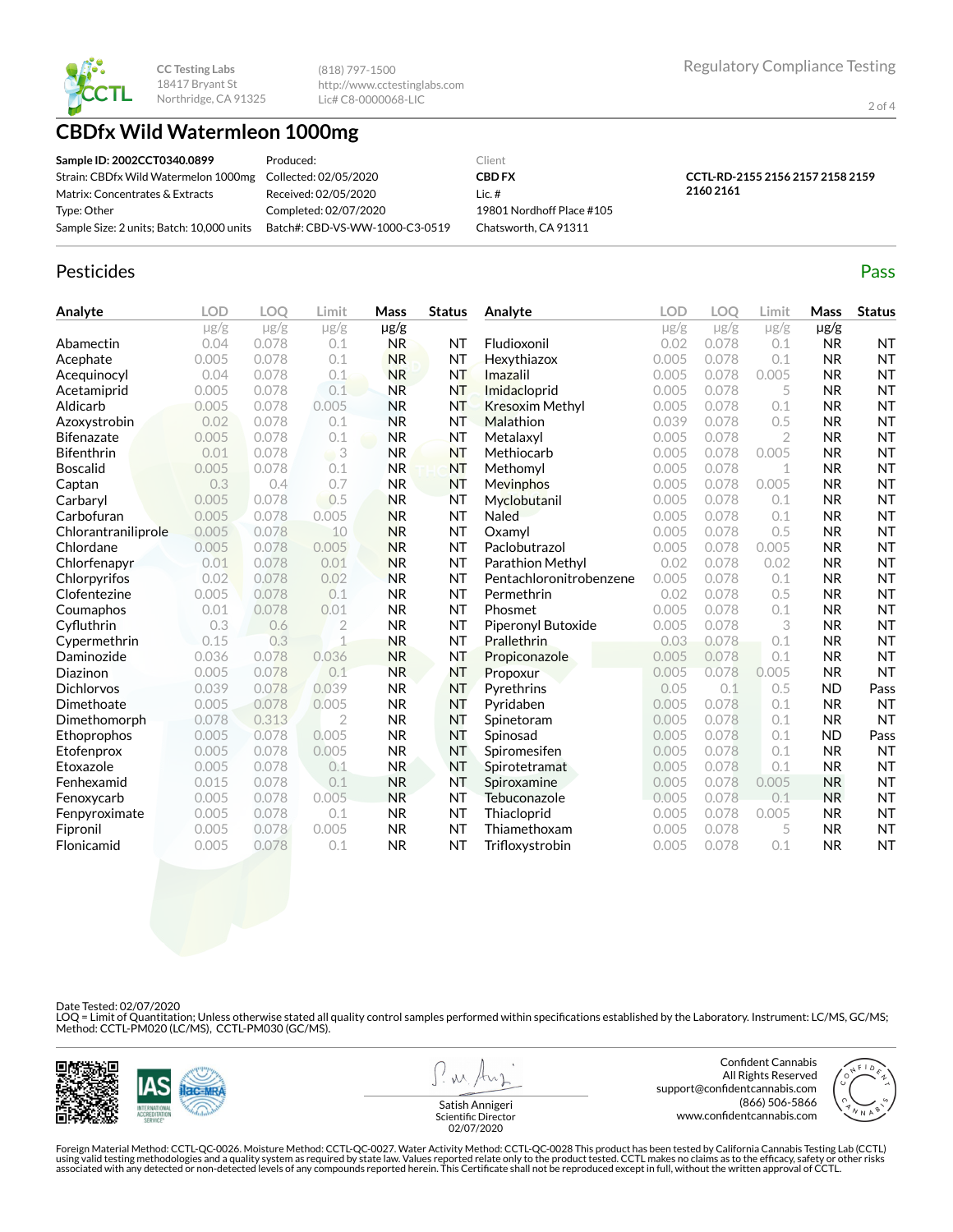

(818) 797-1500 http://www.cctestinglabs.com Lic# C8-0000068-LIC

3 of 4

## **CBDfx Wild Watermleon 1000mg**

| Sample ID: 2002CCT0340.0899                                | Produced:                      | Client                    |                                  |
|------------------------------------------------------------|--------------------------------|---------------------------|----------------------------------|
| Strain: CBDfx Wild Watermelon 1000mg Collected: 02/05/2020 |                                | <b>CBD FX</b>             | CCTL-RD-2155 2156 2157 2158 2159 |
| Matrix: Concentrates & Extracts                            | Received: 02/05/2020           | Lic.#                     | 2160 2161                        |
| Type: Other                                                | Completed: 02/07/2020          | 19801 Nordhoff Place #105 |                                  |
| Sample Size: 2 units: Batch: 10.000 units                  | Batch#: CBD-VS-WW-1000-C3-0519 | Chatsworth, CA 91311      |                                  |

#### Microbials Complete

| Analyte                       | Result    | <b>Status</b> |
|-------------------------------|-----------|---------------|
| Aspergillus flavus            | NR.       | <b>NT</b>     |
| Aspergillus fumigatus         | <b>NR</b> | <b>NT</b>     |
| Aspergillus niger             | <b>NR</b> | <b>NT</b>     |
| Aspergillus terreus           | <b>NR</b> | <b>NT</b>     |
| Shiga toxin-producing E. Coli | <b>NR</b> | <b>NT</b>     |
| Salmonella SPP                | NR        | <b>NT</b>     |

#### Date Tested: 02/07/2020

TNTC = Too Numerous to Count; Unless otherwise stated all quality control samples performed within specifications established by the Laboratory. Instrument: qPCR; Method: CCTL-QC-0010, CCTL-QC-0011, CCTL-QC-0012.

| Mycotoxins              |            |            |       |              | Complete      |
|-------------------------|------------|------------|-------|--------------|---------------|
| Analyte                 | <b>LOD</b> | <b>LOQ</b> | Limit | <b>Units</b> | <b>Status</b> |
|                         | µg/kg      | µg/kg      | µg/kg | µg/kg        |               |
| B1                      | 0.0049     | 0.0098     | 20    | NR.          | <b>NT</b>     |
| <b>B2</b>               | 0.0049     | 0.0098     | 20    | NR.          | <b>NT</b>     |
| G1                      | 0.0049     | 0.0098     | 20    | <b>NR</b>    | <b>NT</b>     |
| G <sub>2</sub>          | 0.0049     | 0.0098     | 20    | <b>NR</b>    | <b>NT</b>     |
| <b>Total Aflatoxins</b> | 0.0049     | 0.0098     | 20    | <b>NR</b>    | <b>NT</b>     |
| Ochratoxin A            | 0.0049     | 0.039      | 20    | <b>NR</b>    | <b>NT</b>     |

#### Date Tested: 02/07/2020

LOQ = Limit of Quantitation; Unless otherwise stated all quality control samples performed within specifications established by the Laboratory. Instrument: LC/MS; Method:<br>CCTL-PM020.

| <b>Heavy Metals</b> |             |            |           |              | Complete      |
|---------------------|-------------|------------|-----------|--------------|---------------|
| Analyte             | <b>LOD</b>  | LOO        | Limit     | <b>Units</b> | <b>Status</b> |
|                     | $\mu$ g/g   | $\mu$ g/g  | $\mu$ g/g | $\mu$ g/g    |               |
| Arsenic             | 0.0000218   | 0.00006606 | 0.2       | <b>NR</b>    | <b>NT</b>     |
| Cadmium             | 0.000008009 | 0.00002427 | 0.2       | <b>NR</b>    | NT            |
| Lead                | 0.000004141 | 0.00001255 | 0.5       | <b>NR</b>    | <b>NT</b>     |
| Mercury             | 0.000002323 | 0.00000704 | 0.1       | <b>NR</b>    | <b>NT</b>     |

Date Tested: 02/07/2020

LOQ = Limit of Quantitation; Unless otherwise stated all quality control samples performed within specifications established by the Laboratory. Instrument: ICP-MS; Method: CCTL-PM005.



 $\lambda$ 

Confident Cannabis All Rights Reserved support@confidentcannabis.com (866) 506-5866 www.confidentcannabis.com



Satish Annigeri Scientific Director 02/07/2020